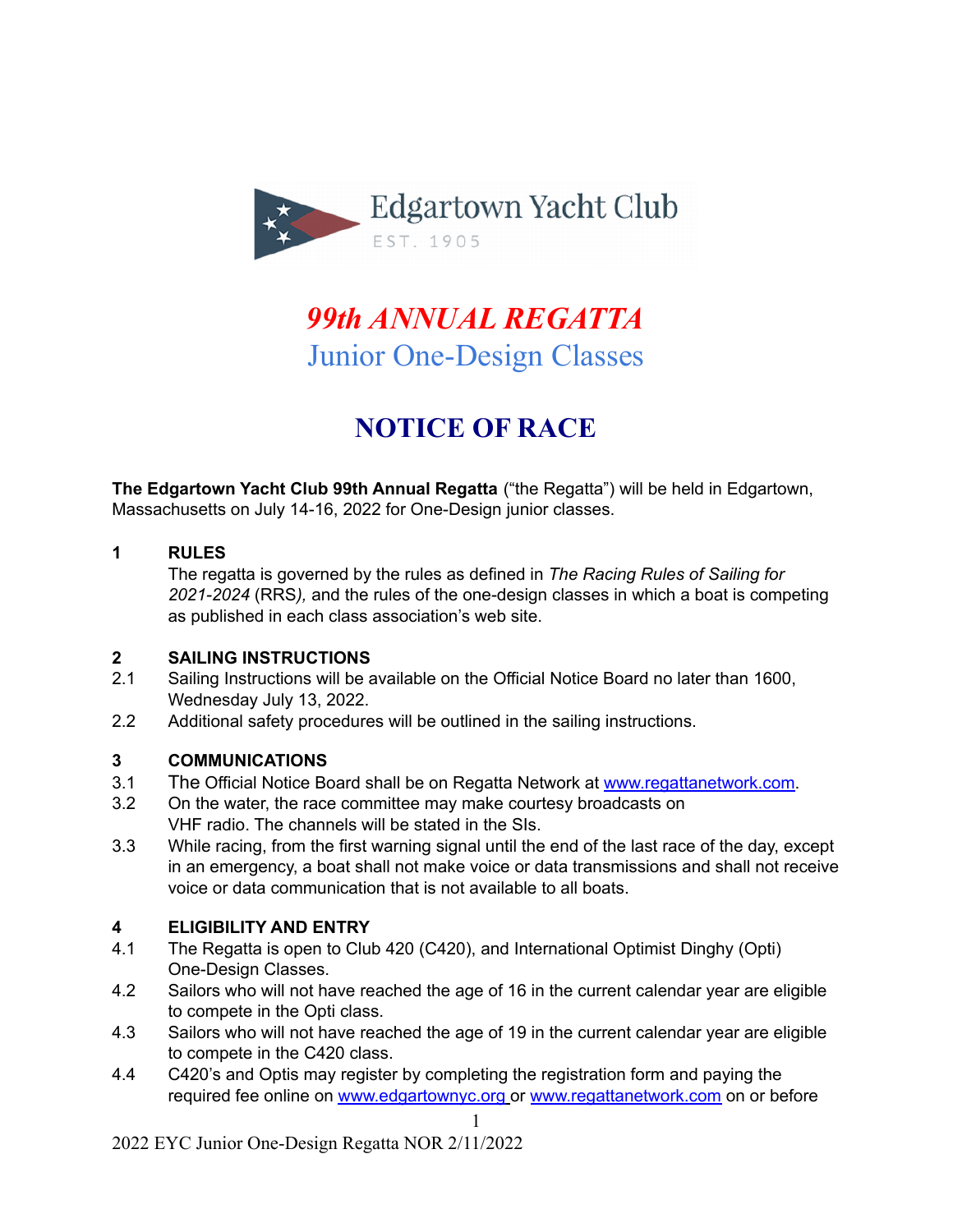1600, Thursday, July 7, 2022. The Edgartown Yacht Club may, at its sole discretion, accept any late entry. The deadline for late registrations is 1200, Wednesday, July 13, 2022. All junior registrations and payments must be completed online.

- 4.5 A Representative from each C420 and Opti shall check in with the Race Committee at the Junior Yacht Club, Dock Street, prior to 0900, Thursday, July 14, 2022.
- 4.6 C420 and Opti boats that will miss Day 1 of racing must check-in in person or by telephone with the Junior Race Committee Office at (508) 627-9399 no later than 1200, July 14, 2022 to be eligible to race on Days 2 and 3.

## **5 FEES**

- 5.1 The fee for the C420 class, and the Opti class is \$150 per sailor. The fee includes registration, breakfasts, lunches, dinners, regatta t-shirt, and social events.
- 5.2 **A late fee of \$50.00 per sailor** will be charged for C420 and Opti registrations received after 1200, Wednesday, July 13, 2022.
- 5.3 Full refunds, less the Regatta Network service fees, will be given for participants who withdraw at least one week prior to the start of their races. 50% refunds will be given for withdrawing prior to the first day of their races. No refunds will be given for withdrawing after the scheduled start of racing on the first day of the regatta.

# **6 ADVERTISING AND PHOTOGRAPHY**

- 6.1 Boats may be required to display advertising chosen and supplied by the organizing authority.
- 6.2 By participating in this regatta, each competitor grants to the organizing authority and its members, the regatta sponsors, and each class association the right in perpetuity to make, use and show, and to license any other person to so make, show and use, from time to time at their discretion, any photographs, sound recordings, motion pictures and live, taped or filmed television or other reproductions of them or their property made during the period of the regatta without compensation to such competitor.

# **7 SCHEDULE OF EVENTS**

| Thursday, July 7, 2022                                                      |                                                                 |                                |  |  |  |
|-----------------------------------------------------------------------------|-----------------------------------------------------------------|--------------------------------|--|--|--|
| 1600                                                                        | Deadline for registration and payment                           | Online                         |  |  |  |
|                                                                             | Wednesday, July 13, 2022                                        |                                |  |  |  |
| 1200                                                                        | Deadline for late registration and payment Online               |                                |  |  |  |
| 1600-1900                                                                   | Check-in                                                        | Junior Yacht Club, Dock Street |  |  |  |
| 1600                                                                        | Boats can start being unloaded at the Chappaquiddick Beach Club |                                |  |  |  |
| No boats may be unloaded or brought to the Chappaquiddick Beach Club before |                                                                 |                                |  |  |  |
| 1600, Wednesday, July 13                                                    |                                                                 |                                |  |  |  |
|                                                                             |                                                                 |                                |  |  |  |

**Thursday, July 14, 2022**

| 0730-0900                                                                      | Check-in                    | Junior Yacht Club, Dock Street |  |  |
|--------------------------------------------------------------------------------|-----------------------------|--------------------------------|--|--|
| 0800                                                                           | Skippers' Meeting           | Junior Yacht Club, Dock Street |  |  |
|                                                                                | Coaches' Meeting*           | Junior Yacht Club, Dock Street |  |  |
| *all on-the-water support personnel are required to attend the junior coaches' |                             |                                |  |  |
| meeting                                                                        |                             |                                |  |  |
| 1030                                                                           | C420 - First Warning Signal | <b>Outer Harbor</b>            |  |  |

 $\mathfrak{D}$ 

1030 Opti – First Warning Signal Outer Harbor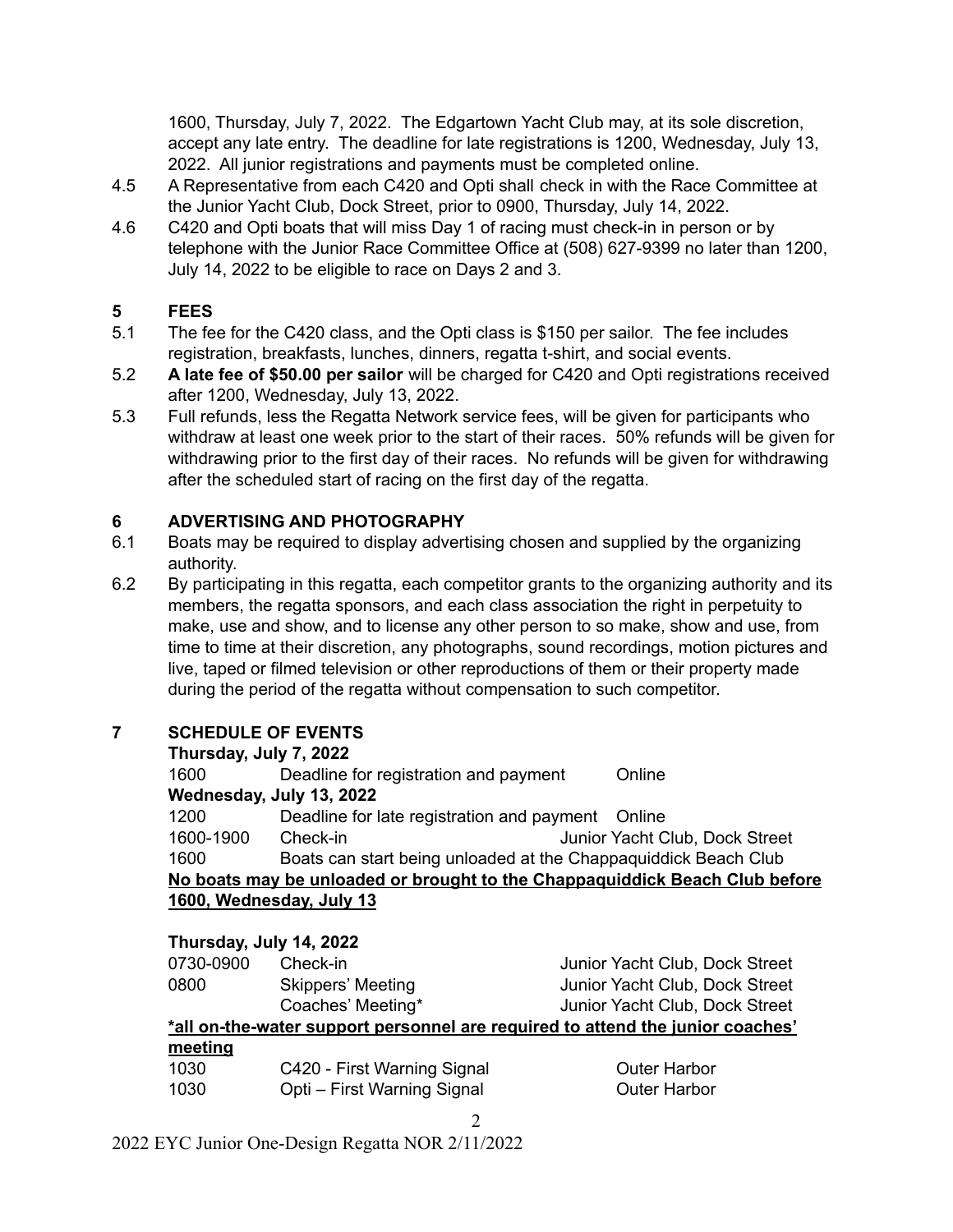| 1100*                                                                   | Opti Green Fleet - First Warning Signal | Off Lighthouse Beach |  |  |
|-------------------------------------------------------------------------|-----------------------------------------|----------------------|--|--|
| <b>Friday, July 15, 2022</b>                                            |                                         |                      |  |  |
| 1000                                                                    | C420 - First Warning Signal             | <b>Outer Harbor</b>  |  |  |
| 1000                                                                    | Opti - First Warning Signal             | <b>Outer Harbor</b>  |  |  |
| 1030*                                                                   | Opti Green Fleet - First Warning Signal | Off Lighthouse Beach |  |  |
| Saturday, July 16, 2022                                                 |                                         |                      |  |  |
| 1000                                                                    | C420 - First Warning Signal             | <b>Outer Harbor</b>  |  |  |
| 1000                                                                    | Opti - First Warning Signal             | <b>Outer Harbor</b>  |  |  |
| 1030*                                                                   | Opti Green Fleet - First Warning Signal | Off Lighthouse Beach |  |  |
| There will be no Warning Signals after 1430 on the final day of racing. |                                         |                      |  |  |
| 1700*                                                                   | <b>Awards Ceremony</b>                  | Clubhouse            |  |  |
|                                                                         | * Approximate time                      |                      |  |  |

#### **8 EQUIPMENT INSPECTION**

Boats may be inspected at any time by a race official for compliance with class rules.

#### **9 CLOTHING AND EQUIPMENT**

All sailors are required to wear a US Coast Guard approved type I, II, or III non-inflatable life jacket. This changes RRS 40.1. **Sailors with European style "buoyancy aides" that are not US Coast Guard approved will not be allowed to compete.**

#### **10 VENUE**

All classes will be sailed in Edgartown Outer Harbor.

#### **11 THE COURSES**

The courses to be sailed will be windward/leeward, triangle, or a variation thereof.

#### **12 PROTESTS**

Boats intending to protest an incident occurring in the racing area shall notify a race committee finishing vessel of her intention to protest immediately after finishing or retiring, and before communicating with any support persons.

# **13 SCORING**

- 13.1 Three completed races are required to constitute a series for the C420 and Opti classes.
- 13.2 Scoring for all classes shall be as follows:

(a) When fewer than 6 races have been completed, a boat's series score will be the total of its race scores. This changes RRS A2.1.

(b) When 6 or more races have been completed, its worst score will be excluded. An additional worst score will be excluded for every 6 additional races that are completed. This changes RRS A2.1.

- 13.3 A boat that competes in any races of the Regatta shall be scored for the entire series, and scored Did Not Compete (DNC) for the races it missed.
- 13.4 Boats failing to finish within 15 minutes after the first boat sails the course and finishes will be scored Time Limit Expires (TLE) without a hearing, and will be scored for the finishing place two points more than the number of boats that finished within the time limit and not thereafter retiring or being disqualified. This changes RRS 35, A4, and A5.
- 13.5 RRS 90.3(e) regarding the correction of scoring errors will apply.